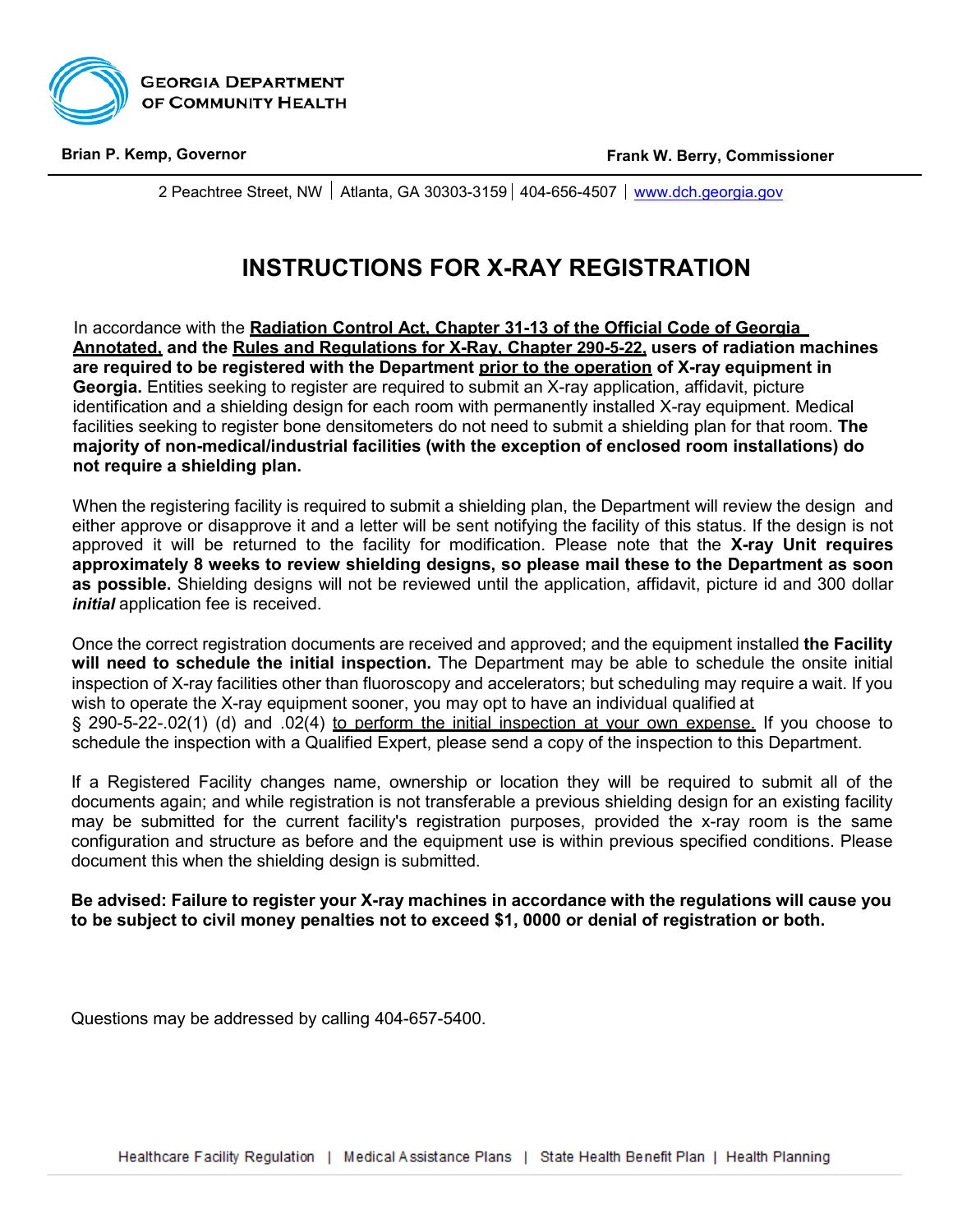

## **Georgia X-ray Registration**

The anticipated time frame for reviewing submitted documents for X-ray Registration/use is approximately 8 weeks from receipt. Please review the initial check list (below) in order for a timely review. The shielding design **(not usually required for non-medical/industrial installations)** is a requirement for a newly registering Diagnostic facilities. The design will not be reviewed until we receive the completed application, affidavit, id and 300 dollar application fee. If there is a specific urgent need in the registration process, then a representative from the business/facility should contact the Department directly, explain the situation and submit follow up documentation regarding the circumstance.

### **Our contact information is below:**

State of Georgia, Healthcare Facility Regulation Division X-Ray Program 2 Peachtree St; Suite 31.296 Atlanta, Ga 30303 Ofc: 404-657-5400

### **State of Georgia Initial X-Ray Registration/ Change of Ownership Checklist**

- Application: signed by responsible individual
- Affidavit for the same individual signing the application
- Picture id for individual signing the application
- Payment coupon and 300 dollar fee (one time unless you move, change names or ownership)

### **The above 4 items need to be received before registration can be started.**

Shielding design plan. This is for all medical installations except for bone densitometers. **Non-medical/industrial applications are not required to submit a shielding plan unless they have an enclosed room where the x-ray equipment is located.**

Initial survey of the equipment by either our staff or a qualified expert (as designated in our rules and regulations). List available upon request.

**Please note that if you would like to know when or if your documents have been received, sending them certified mail with return card is the best way. This card will be filled out, signed and sent back to your organization.**

**You are required to maintain copies of all documents submitted and received concerning registration per the Rules and Regulations.**

### **Registration of a State X-Ray user/business is based on the facility being in compliance with the Rules and Regulations for X-rays Chapter 290-5-22.** These can be found by following the directions below.

- 1. Go to the Georgia Department of Community Health Website (https://dch.georgia.gov)
- 2. Select Divisions and Offices
- 3. Select Healthcare Facility Regulation
- 4. Scroll down to HFR Rules and Regulations
- 5. Select X-ray Rules and Regulation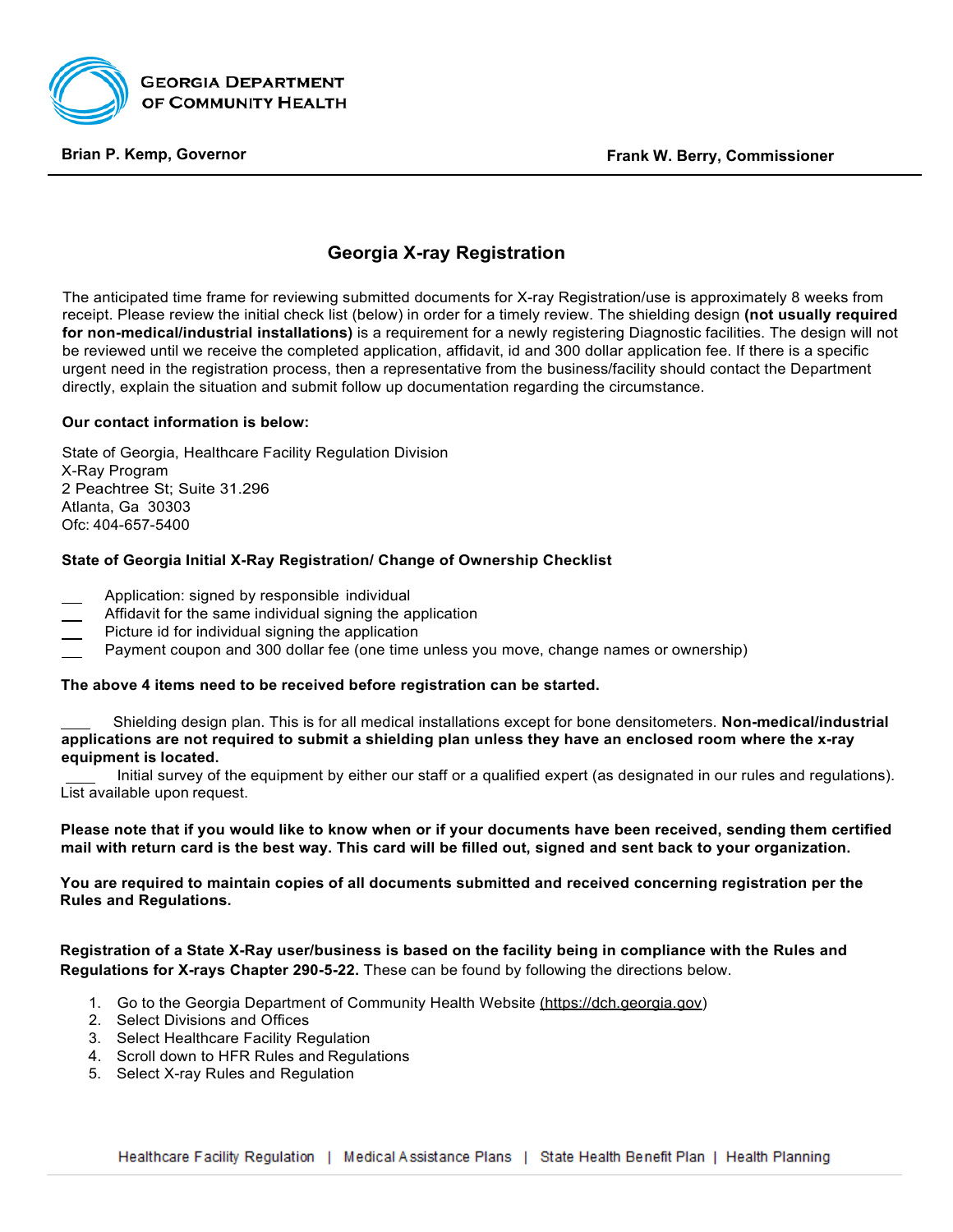

# **APPLICATION FOR X-RAY REGISTRATION**

| A.              |                                                                                | Facility Name (OBA)_______________________________                                 |                                                                                                        | Applicant.                                                      |  |
|-----------------|--------------------------------------------------------------------------------|------------------------------------------------------------------------------------|--------------------------------------------------------------------------------------------------------|-----------------------------------------------------------------|--|
|                 |                                                                                |                                                                                    |                                                                                                        |                                                                 |  |
|                 |                                                                                |                                                                                    |                                                                                                        |                                                                 |  |
|                 |                                                                                |                                                                                    |                                                                                                        |                                                                 |  |
| В.              | Registration type (check all that apply):                                      |                                                                                    |                                                                                                        |                                                                 |  |
|                 | ] A new Facility<br>]Apurchase of newequipment                                 | ] Relocation                                                                       | ] Update of information of                                                                             |                                                                 |  |
| $\mathcal{C}$ . |                                                                                | Equipment type: (Indicate the number of machines in each category):                |                                                                                                        |                                                                 |  |
|                 | 1 DentalIntraoral<br>2 Dental Cephalometric<br>3 Dental Panographic            | 8 C•Arm                                                                            | 7 Mammography<br>9 Computerize Tomography                                                              | 13 Particle Analyzer<br>14 Analytical<br>15 Cabinet X-ray       |  |
|                 | 4CBCT(ConeBeamCT)                                                              | $\overline{\phantom{0}}$ 1                                                         | O Bone Densitometer                                                                                    | 16 Open BeamX-ray                                               |  |
|                 | 5 Radiographic<br>6R&F Same Unit No of tubes                                   |                                                                                    | 11 X-ray Therapeutic<br>12 Therapeutic Accelerator                                                     | 17 Other______________                                          |  |
|                 | D. Please Check one in each Category:                                          |                                                                                    |                                                                                                        |                                                                 |  |
|                 | 1. Practice                                                                    |                                                                                    |                                                                                                        | 2. Facility Category                                            |  |
|                 | 11 Medical<br>12 Dental<br>J 3 Chiropractic<br>] 4 Osteopathy<br>15 Veterinary | 16 Podiatry<br>17Industrial<br>18 Research<br>19 Institution<br>10 Other (Specify) | 11 Private Office<br>12 Hospital<br>J 3 Clinic<br>14 Mobile                                            | 15 Education<br>16 Industrial<br>J 7 Institutional<br>18Specify |  |
|                 |                                                                                |                                                                                    | $E$ . List all x-ray machines at the facility or in mobile van. Attach sheet for additional machine(s) |                                                                 |  |
|                 |                                                                                |                                                                                    |                                                                                                        |                                                                 |  |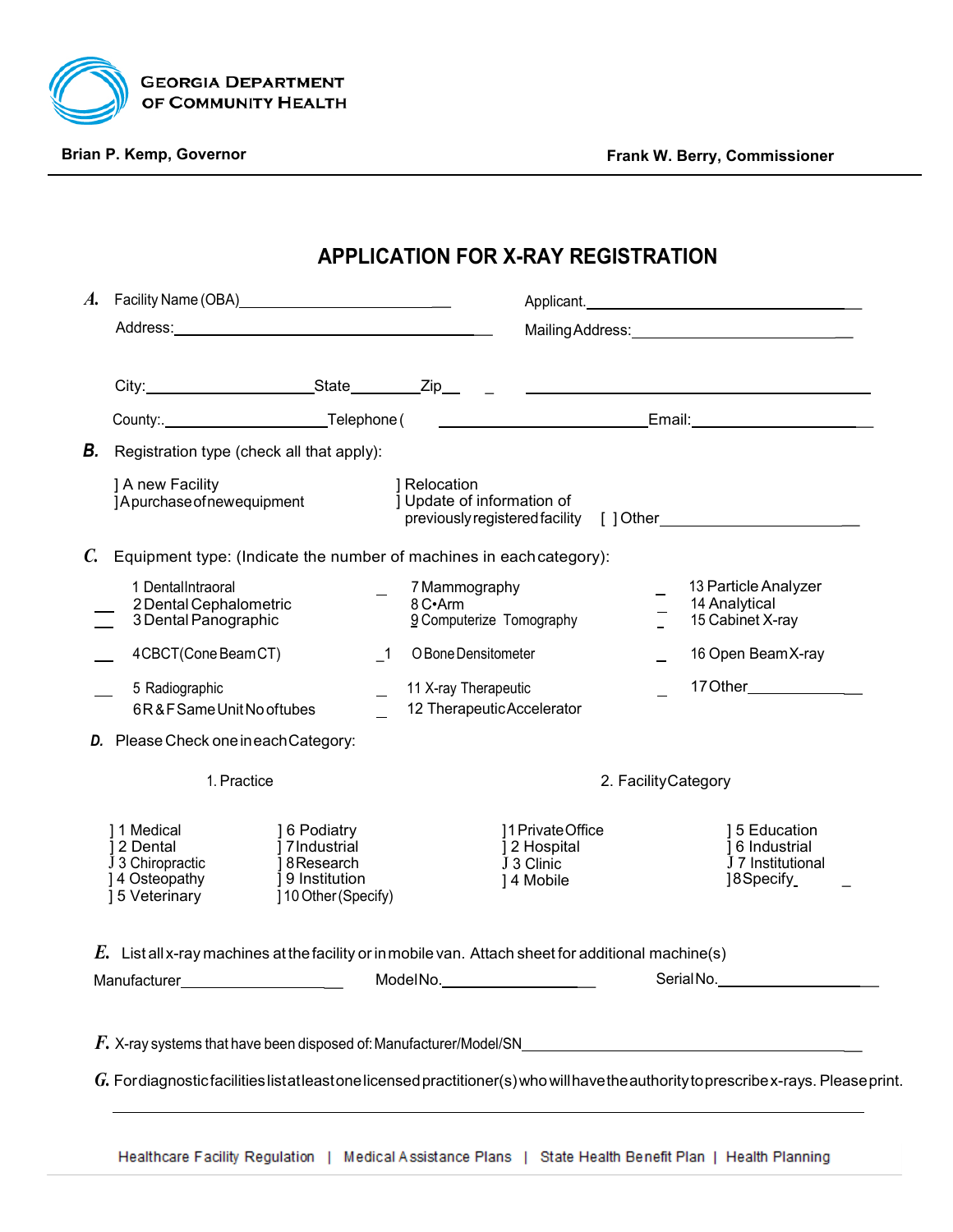

H. Signature of responsible individual, authorized by the facility should be one of the following: a licensed practitioner, owner, administrator; and or radiation safety officer.

DCH Use Only

*Applicant/Authorized Signature and Title*

*Print or type name*

*Date \_*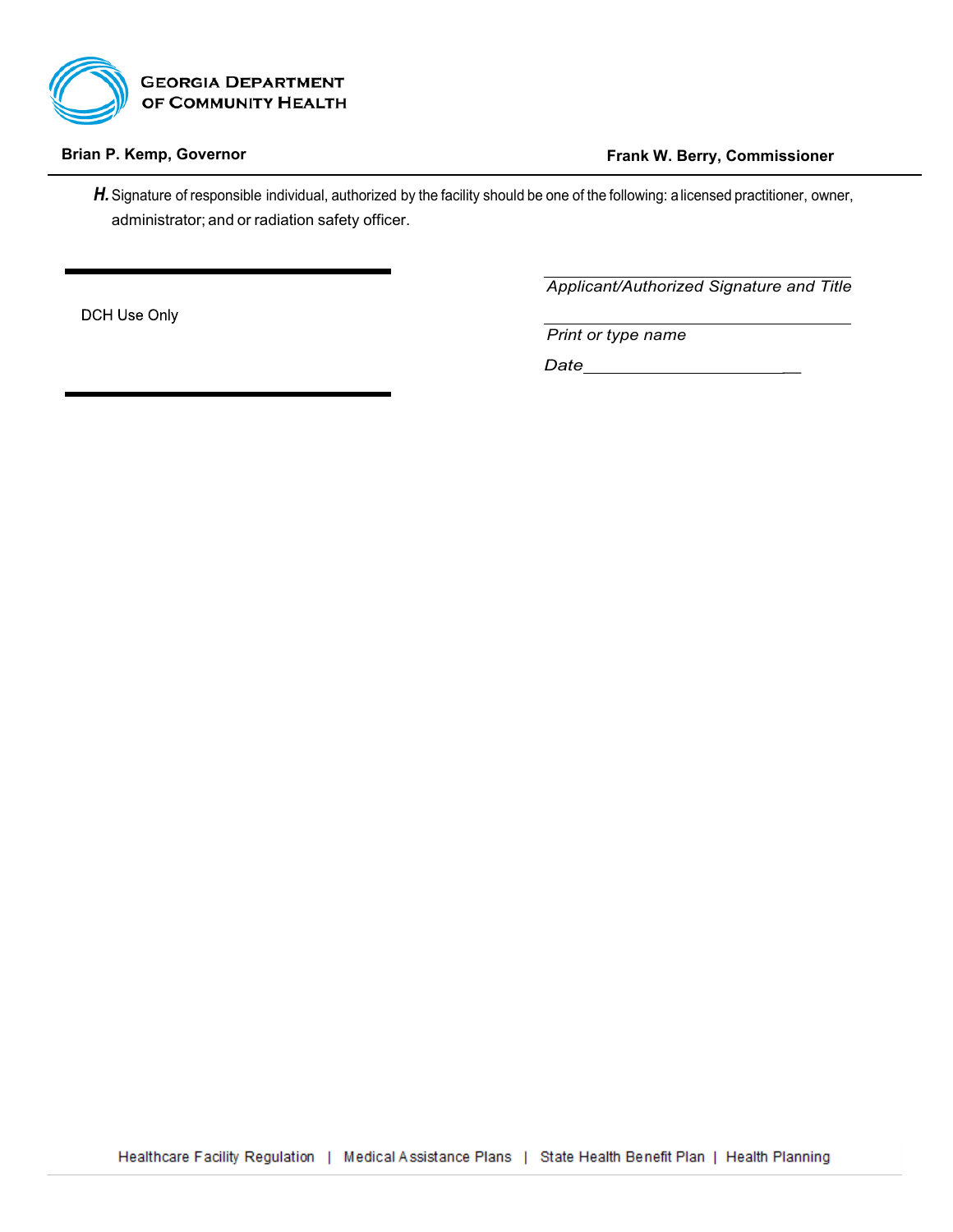

# **X-Ray Registration Identification Information**

All applications for state licensure and registration submitted after March 1, 2006 will require a notarized personal identification affidavit (attached). As a part of the X-Ray Registration process, the Office needs a copy of the driver's license or passport for the individual signing the application form for registration. Be aware that an application form, affidavit and picture id need to be for the same person. This person should be the RSO (radiation safety officer), licensed practitioner, owner or administrator of the business/facility. If you still have questions, please call the Department at 404-657-5400. Thank you.

Please mail documents to:

Department of Community Health Healthcare Facility Regulation/ X-Ray Program 2 Peachtree Street, NW. 31<sup>st</sup> floor Atlanta, GA 30303 Attn.: X-ray Unit

Any questions concerning the requirements in this letter may be addressed by calling this Office at 404- 657-5400.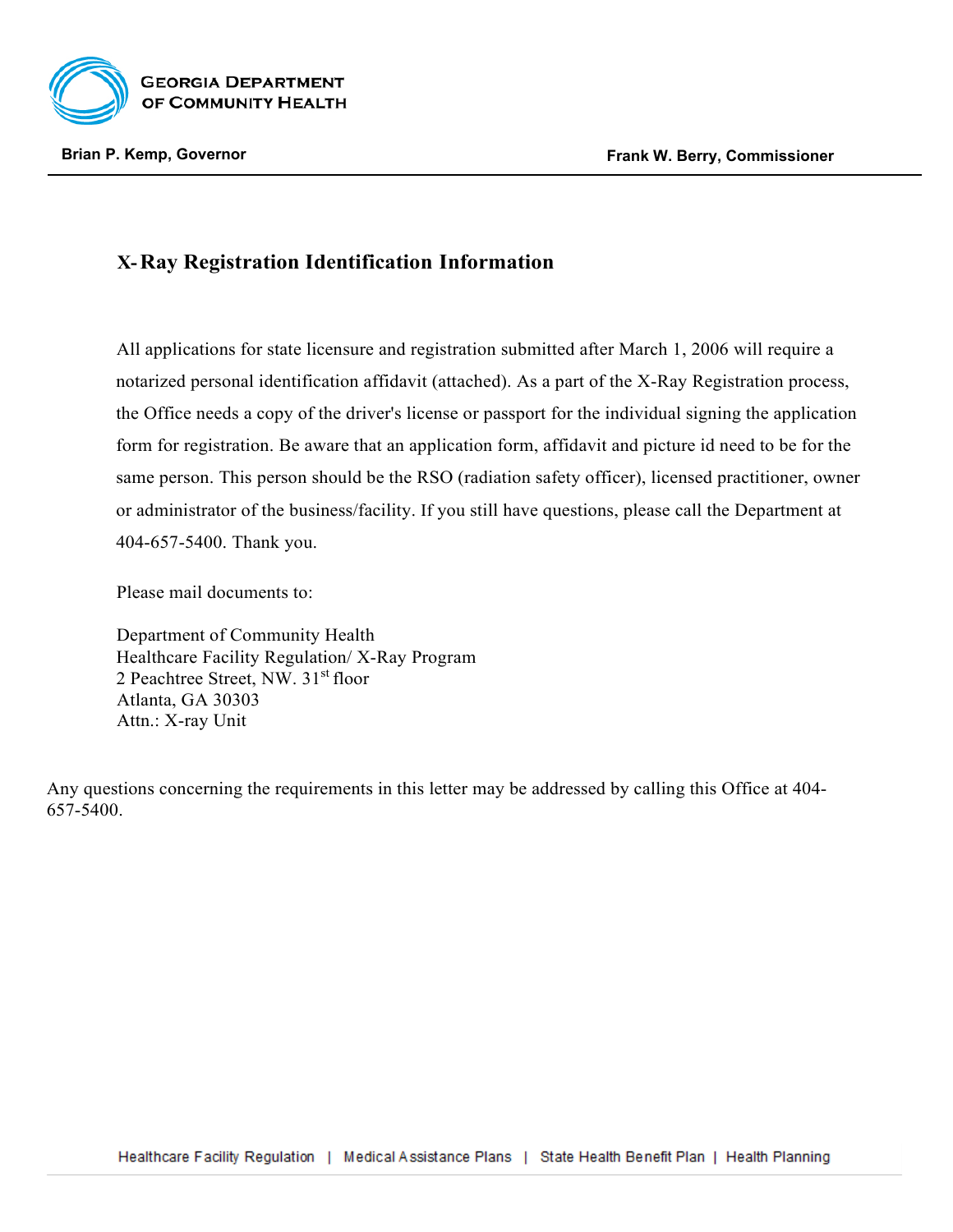

### **Secure and Verifiable Documents Under O.C.G.A. § 50-36-2**

Issued August 1, 2011 by the Office of the Attorney General, Georgia

The Illegal Immigration Reform and Enforcement Act of 2011 ("IIREA") provides that "[n]ot later than August I, 2011, the Attorney General shall provide and make public on the Depmtment of Law's website a list of acceptable secure and verifiable documents. The list shall be reviewed and updated annually by the Attorney General." O.C.G.A. § 50-36-2(f). The Attorney General may modify this list on a more frequent basis, if necessary.

The following list of secure and verifiable documents, published under the authority of O.C.G. A. § 50-36-2, contains documents that are verifiable for identification purposes, and documents on this may not necessarily be indicative of residency or immigration status.

- A United States passpo1t or passport card [O.C.G.A. § 50-36-2(b)(3); 8 CFR § 274a.2]
- A United States military identification card [O.C.G.A. § 50-36-2(b)(3); 8 CFR § 274a.2]
- A driver's license issued by one of the United States, the District of Columbia, the Commonwealth of Puerto Rico, Guam, the Commonwealth of the Northern Marianas Islands, the United States Virgin Island, American Samoa, or the Swain Islands, provided that it contains a photograph of the bearer or lists sufficient identifying information regarding the bearer, such as name, date of bitth, gender, height, eye color, and address to enable the identification of the bearer [O.C.G.A. § 50-36-2(b)(3); 8 CFR § 274a.2]
- An identification card issued by one of the United States, the District of Columbia, the Commonwealth of Pue1to Rico, Guam, the Commonwealth of the No1thern Marianas Islands, the United States Virgin Island, American Samoa, or the Swain Islands, provided that it contains a photograph of the bearer or lists sufficient identifying information regarding the bearer, such as name, date of bitth, gender, height, eye color, and address to enable the identification of the bearer [O.C.G.A. § 50-36-2(b)(3); 8 CFR § 274a.2]
- A tribal identification card of a federally recognized Native American tribe, provided that it contains a photograph of the bearer or lists sufficient identifying information regarding the bearer, such as name, date of birth, gender, height, eye color, and address to enable the identification of the bearer. A listing of federally recognized Native American tribes may be found at:<http://www.bia.gov/WhoWeAre/BIA/OIS/TribalGovernmentServices/Tribal> Directory/ind/ex.htm [O.C.G.A. § 50-36-2(b)(3); 8 CFR § 274a.2]
- A United States Permanent Resident Card or Alien Registration Receipt Card [O.C.G.A. § 50-36-2(b)(3); 8 CFR § 274a.2]
- An Employment Authorization Document that contains a photograph of the bearer [O.C.G.A. § 50-36-2(b)(3); 8 CFR § 274a.2]
- A passport issued by a foreign government [O.C.G.A.  $\S$  50-36-2(b)(3); 8 CFR  $\S$  274a.2]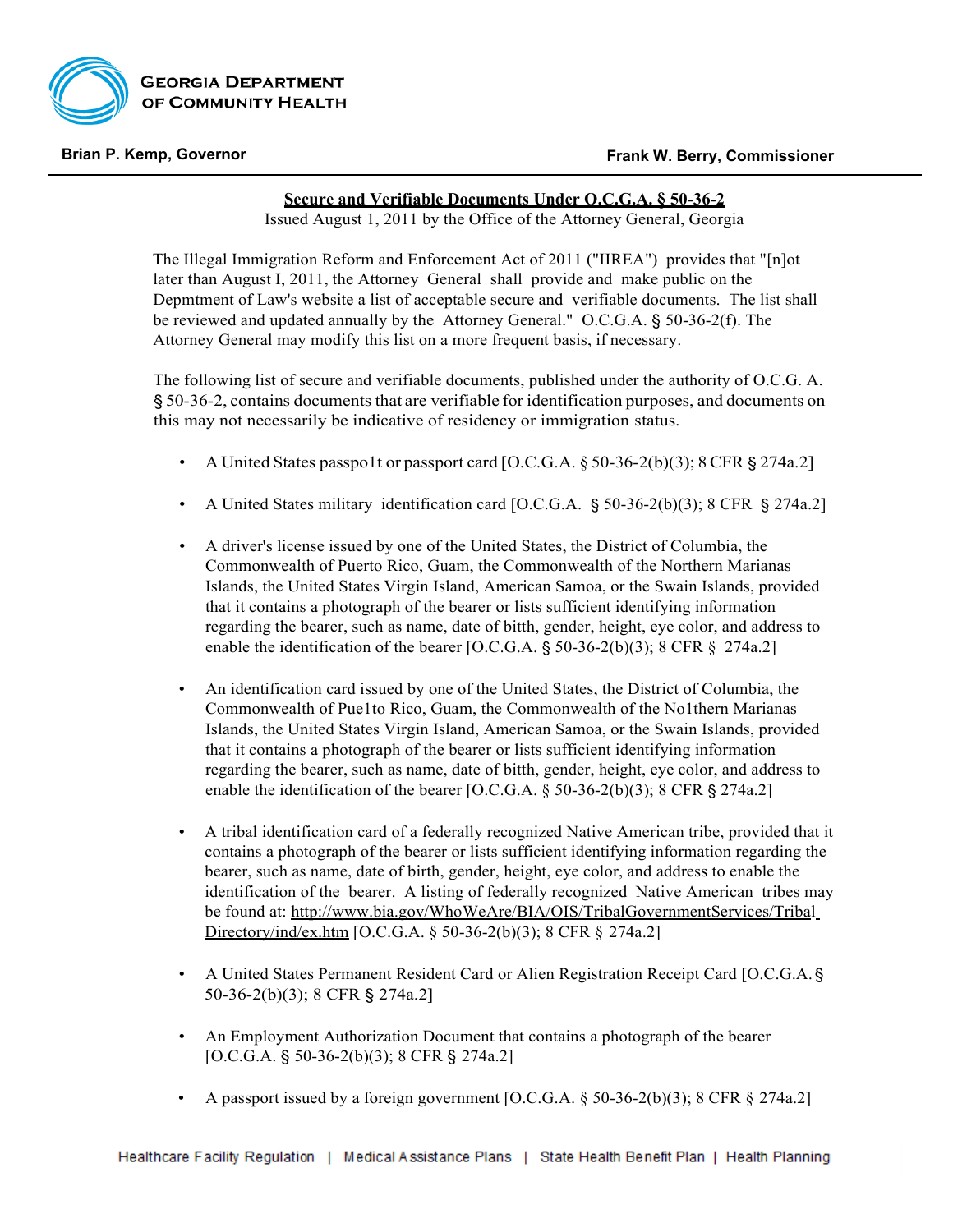

- A Merchant Mariner Document or Merchant Mariner Credential issued by the United States Coast Guard [O.C.G.A. § 50-36-2(b)(3); 8 CFR § 274a.2]
- A Free and Secure Trade (FAST) card [O.C.G.A.  $\S$  50-36-2(b)(3); 22 CFR  $\S$  41.2]
- A NEXUS card [O.C.G.A.  $\S$  50-36-2(b)(3); 22 CFR  $\S$  41.2]
- A Secure Electronic Network for Travelers Rapid Inspection (SENTRI) card [O.C.G.A. § 50-36-2(b)(3); 22 CFR § 41.2]
- A driver's license issued by a Canadian government authority  $[O.C.G.A. § 50-36-2(b)(3);$ 8 CFR § 274a.2]
- A Certificate of Citizenship issued by the United Stated Department of Citizenship and Immigration Services(USCIS) (Form N-560 or Form N-561) [O.C.G.A. § 50-36-2(b)(3); 6 CFR § 37.11]
- A Ce1tificate of Naturalization issued by the United States Department of Citizenship and Immigration Services(USCIS) (Form N-550 or Form N-570) [O.C.G.A. § 50-36-2(b)(3);6 CFR § 37.11]
- In addition to the documents listed herein, if, in administering a public benefit or program, an agency is required by federal law to accept a document or other form of identification for proof of or documentation of identity, that document or other form of identification will be deemed a secure and verifiable document solely for that particular program or administration of that particular public benefit. [O.C.G.A. § 50-36-2(c)]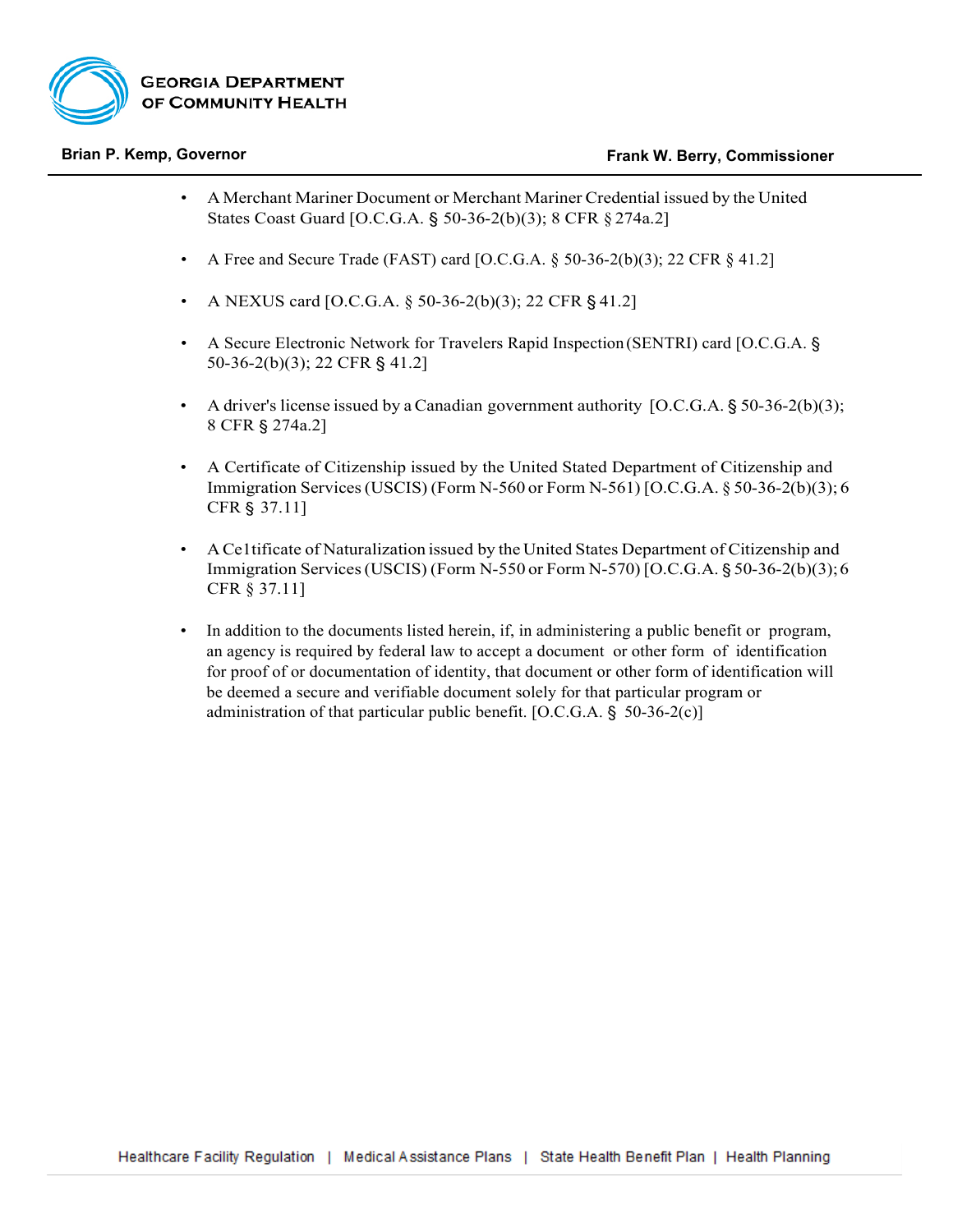

## INSTRUCTIONS FOR COMPLETING AFFIDAVIT REQUIRED TO BECOME LICENSED

In order to obtain a license from the Department of Community Health to operate yonr business, Georgia law requires every applicant to complete an affidavit (sworn written statement) before a Notary Public that establishes that you are lawfully present in the United States of America. This affidavit is a material part of your application and must be completed truthfully. Your application for licensure may be denied or your license may be revoked by the Department if it determines that you have made a material misstatement of fact in connection with your application to become licensed. If a corporation will be serving as the governing body of the licensed business, the individual who signs the application on behalf of the corporation is required to complete the affidavit. Please follow the instructions listed below.

- 1. Review the list of Secure and Verifiable Documents under O.C.G.A. §50-36-2 which follows these instructions. This list contains a number of identification sources to choose from that are considered secure and verifiable that you can use to establish your identity, such as a U.S. driver's license or a U.S. passport. Locate one original document on the list to bring to the Notary Public to establish your identity.
- 2. Print out the affidavit. (If you do not have access to a printer, you can go to your local library or an office supply store to print out the document for a small fee.)
- 3. Fill in the blanks on the Affidavit above the signature line only-BUT DO NOT SIGN THE AFFIDAVIT at this time. (You will sign the affidavit in front of the Notary Public.) Fill in the name of the secure and verifiable document (for example, Georgia driver's license, U.S. passport) that you will be presenting to the Notary Public as proof of your identity. CAUTION: Put your initials in front of only ONE of the choices listed on the affidavit and described here below:
	- Option 1) is to be initialed by you if you are a United States citizen; or
	- Option 2) isto be initialed by you if you are a legal permanent resident of the United States. You are not a U.S. citizen but you have a green card;or
	- Option 3) isto be initialed by you if you are a qualified alien or non-immigrant (but not a U.S. citizen or a legal permanent resident) with an alien number issued by the Department of Homeland Security or other federal immigration agency. Fill in the alien number, as well.
- 4. Find a Notary Public in your area. Check the yellow pages, the internet or with a local business, such as a bank.
- 5. Bring your affidavit and the identification you selected (from the list of Secure and Verifiable Documents) to appear before the Notary Public.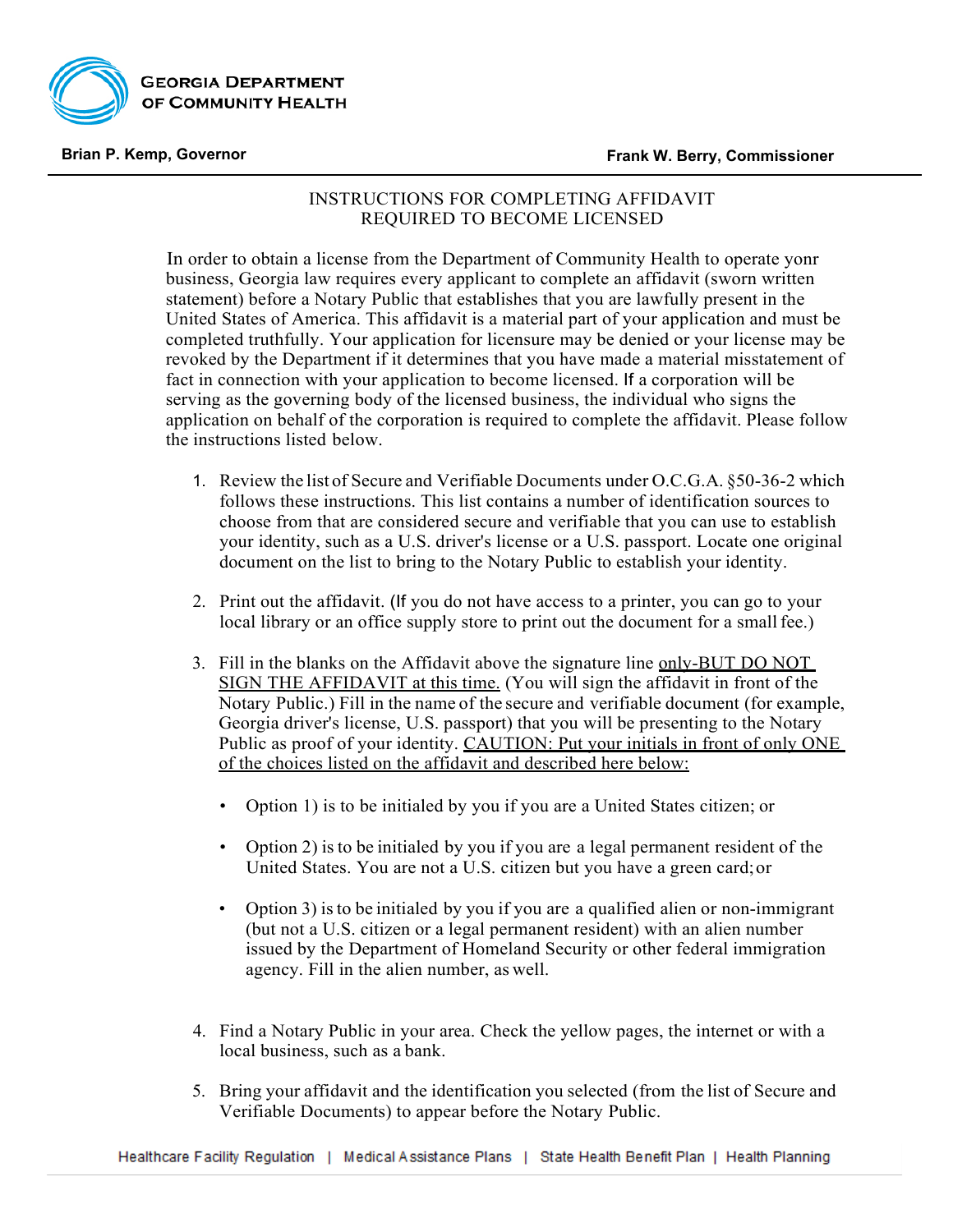

- 6. Show the Notary Public your secure and verifiable identification (anything on List that follows these instructions) and state under oath in the presence of the Notary Public that you are who you say you are and that you are in the United States lawfully. Then sign your name.
- 7. Make certain that the Notary Public signs and dates the affidavit and puts when the notary commission expires.
- 8. Make a copy of the affidavit and the identification that you presented to the Notary Public for your own records.
- 9. Attach the ORIGINAL SIGNED AFFIDAVIT and a copy of the identification you presented to your application for licensure. DO NOT SEND US YOUR AFFIDAVIT SEPARATELY. IT MUST BE INCLUDED IN THE COMPLETE APPLICATION PACKET WHICH YOU MAIL TOUS.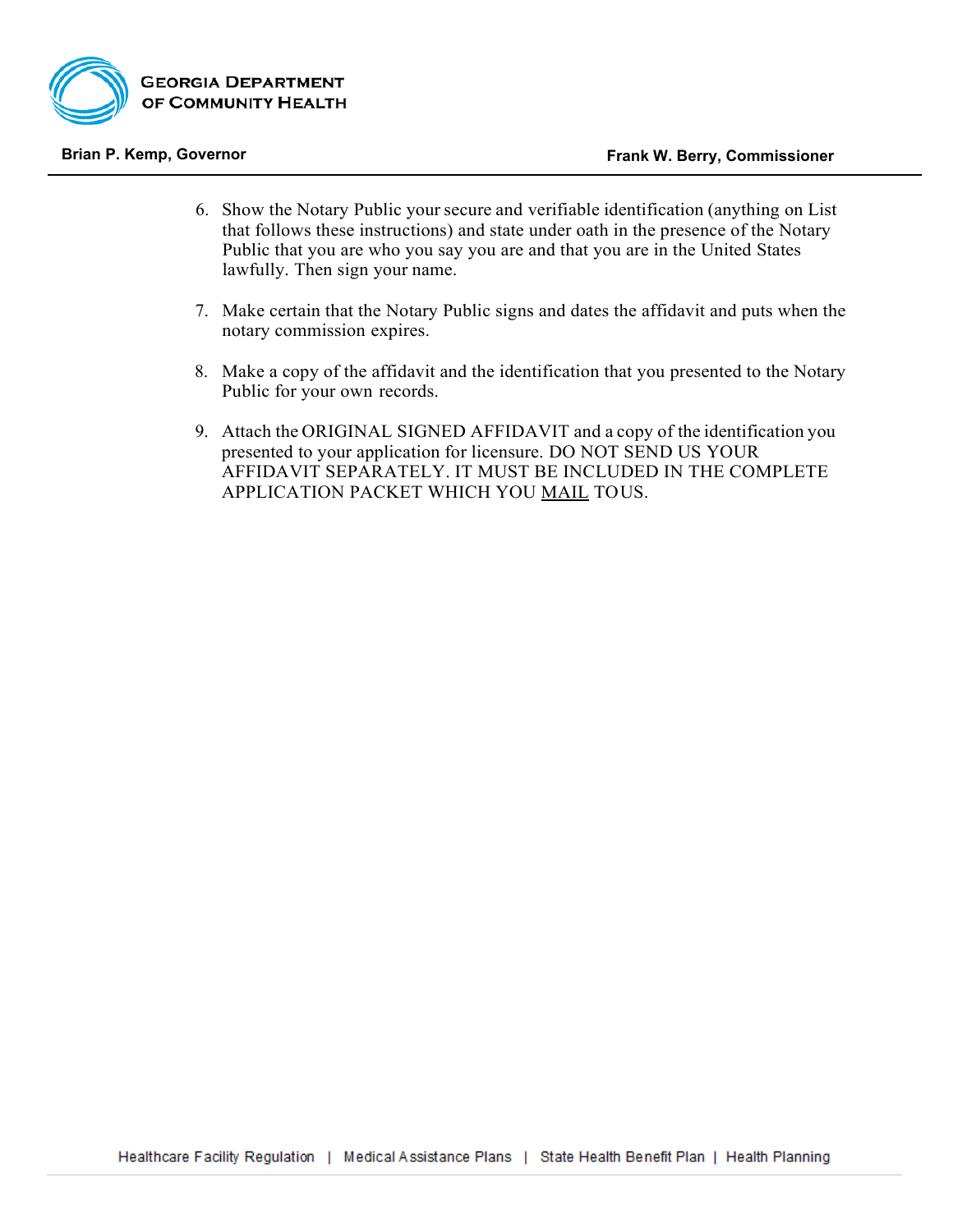

### **O.C.G.A. § S0-36-l(e)(2) Affidavit**

By executing this affidavit under oath, as an applicant for a **license, permit or registration,** as referenced in O.C.G.A. § 50-36-1, from the **Department of Community Health, State of Georgia,** the undersigned applicant verifies one of the following with respect to my application for a public benefit:

- 1) **Iam a United States citizen.**
- 2) Iam <sup>a</sup> legal permanent resident of the United States.
- 3) Iam <sup>a</sup> qualified alien or non-immigrant under the Federal Immigration and Nationality Act with an alien number issued by the Department of Homeland Security or other federal immigration agency.

Myalien number issued by the Department of Homeland Security or other federalimmigrationagencyis: \_

The undersigned applicant also hereby verifies that he or she is 18 years of age or older and has provided at least one secure and verifiable document, as required by O.C.G.A.  $§$  50-36-1(e)(l), with this affidavit.

The secure and verifiable document provided with this affidavit can best be classified as:

In making the above representation under oath, I understand that any person who knowingly and willfully makes a false, fictitious, or fraudulent statement or representation in an affidavit shall be guilty of a violation of O.C.G.A. § 16-10-20, and face criminal penalties as allowed by such criminal statute.

Executed in (city), (state).

Signature of Applicant

Printed Name of Applicant

SUBSCRIBED ANDSWORN BEFORE ME ON THISTHE

 $DAYOF$  20

NOTARY PUBLIC My Commission Expires: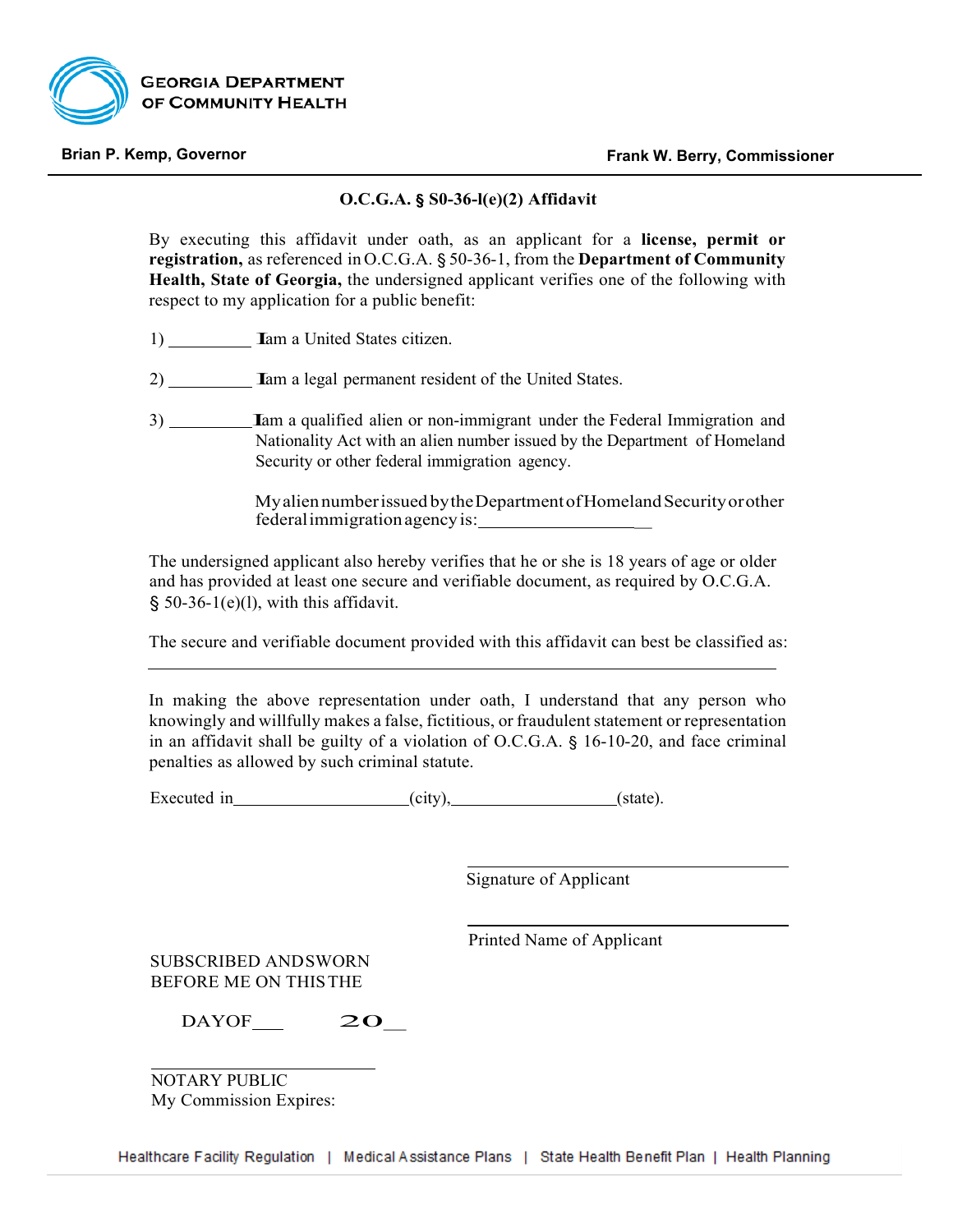

# **Shielding Design Specification Form**

| Applicant                 | Facility name:                      |
|---------------------------|-------------------------------------|
| Address                   | Mailing Address                     |
|                           | (if different)                      |
|                           | Telephone                           |
| County                    | Use of machine:                     |
|                           | Maximum KVP setting                 |
| Room#                     | normally used                       |
| Design Workload in        | Maximum milliamp setting            |
| Milliamp min/week         | nomially used                       |
| 0R                        |                                     |
| Maximum number films/week | Maximum exposure time normally used |
| anticipated               |                                     |

Projected opening date\_\_\_\_\_

| Barrier<br>Desig-<br>nation | Distance<br>from<br>x-ray<br>tube to<br>barrier | Primary<br>or<br>Secondary<br>Barrier | Identify Use of<br>adjacent area<br>outside this<br>barrier | Controlled/<br>non-<br>controlled<br>area | <b>Construction Material</b><br>and thickness |
|-----------------------------|-------------------------------------------------|---------------------------------------|-------------------------------------------------------------|-------------------------------------------|-----------------------------------------------|
| Ceiling                     |                                                 |                                       |                                                             |                                           |                                               |
| Floor                       |                                                 |                                       |                                                             |                                           |                                               |
| Operator<br>Barrier         |                                                 |                                       |                                                             |                                           |                                               |
| Wall                        |                                                 |                                       |                                                             |                                           |                                               |
| Wall                        |                                                 |                                       |                                                             |                                           |                                               |
| Wall                        |                                                 |                                       |                                                             |                                           |                                               |
| Wall                        |                                                 |                                       |                                                             |                                           |                                               |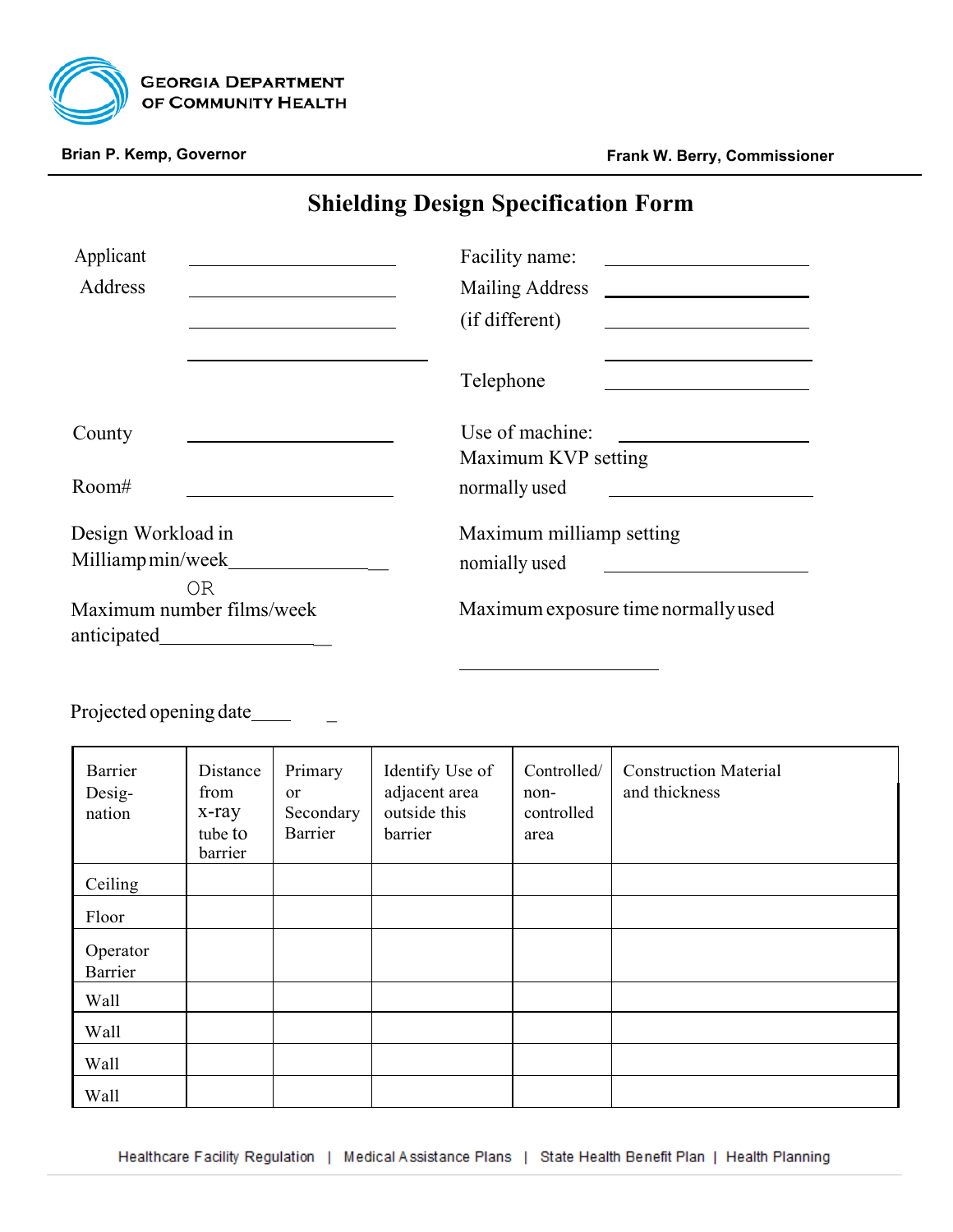

| <b>Wall</b>         |  |  |  |  |       |  |  |
|---------------------|--|--|--|--|-------|--|--|
| <b>Wall</b>         |  |  |  |  |       |  |  |
| Notes:              |  |  |  |  |       |  |  |
|                     |  |  |  |  | Date: |  |  |
| Design Prepared by: |  |  |  |  |       |  |  |
|                     |  |  |  |  | Ph:   |  |  |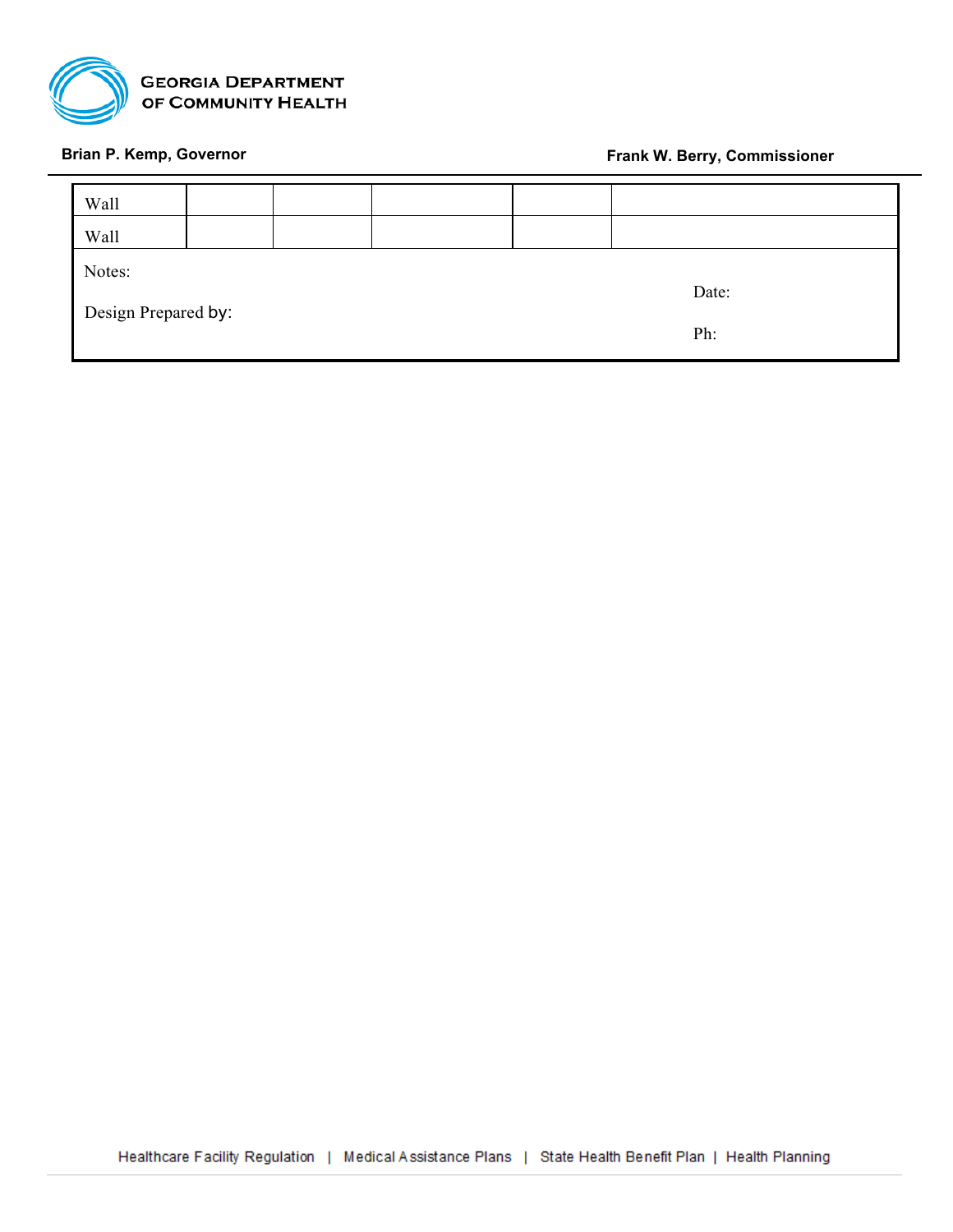

# **INSTRUCTIONS FOR COMPLETING SHIELDING DESIGN SPECIFICATIONS**

## **Before Starting the Specification form Look at Sample\_Drawing**

- (1) Prepare a scale drawing of your x-ray suite. Be sure to indicate locations of all doors and windows, operator's area; and darkroom, including film storage (if used).
- (2) Label all barriers alphabetically starting in the upper left corner of the room
- (3) Indicate the use of theadjacent area outside of the barrier.
- (4) The travel and traverse limits of the x-ray tube should be indicated, if applicable. Travel is defined as the long dimension of movement and traverse as the short dimension.

## **Complete the Shielding Design Specification Form(s):**

- (1) Complete applicant and facility information on the top portion of the form. Use one form for each room or x-ray machine.
- (2) Indicated the use of the machine (s). This would be the type of examination or treatment perfom1ed using the machine.
- (3) Design workload. State either the milliamp-minutes per week at  $100$  kVp or estimate the number of exposures that will be made during an average one weekperiod.
- (4) Indicated maximum exposure time, kVp setting, and maximum milliamp setting anticipated under usual operating techniques.
- (5) Column l. Barrier Designation: Fill in the barrier designations from you scale drawing.
- (6) Column 2. Distance from X-ray tube to barrier.
- (7) Column 3. Primary or secondary barrier.

Indicate whether the barrier is a primary of secondary radiation barrier. A primary barrier is defined as a barrier toward which the x-ray beam could be directed. All other barriers are secondary barriers.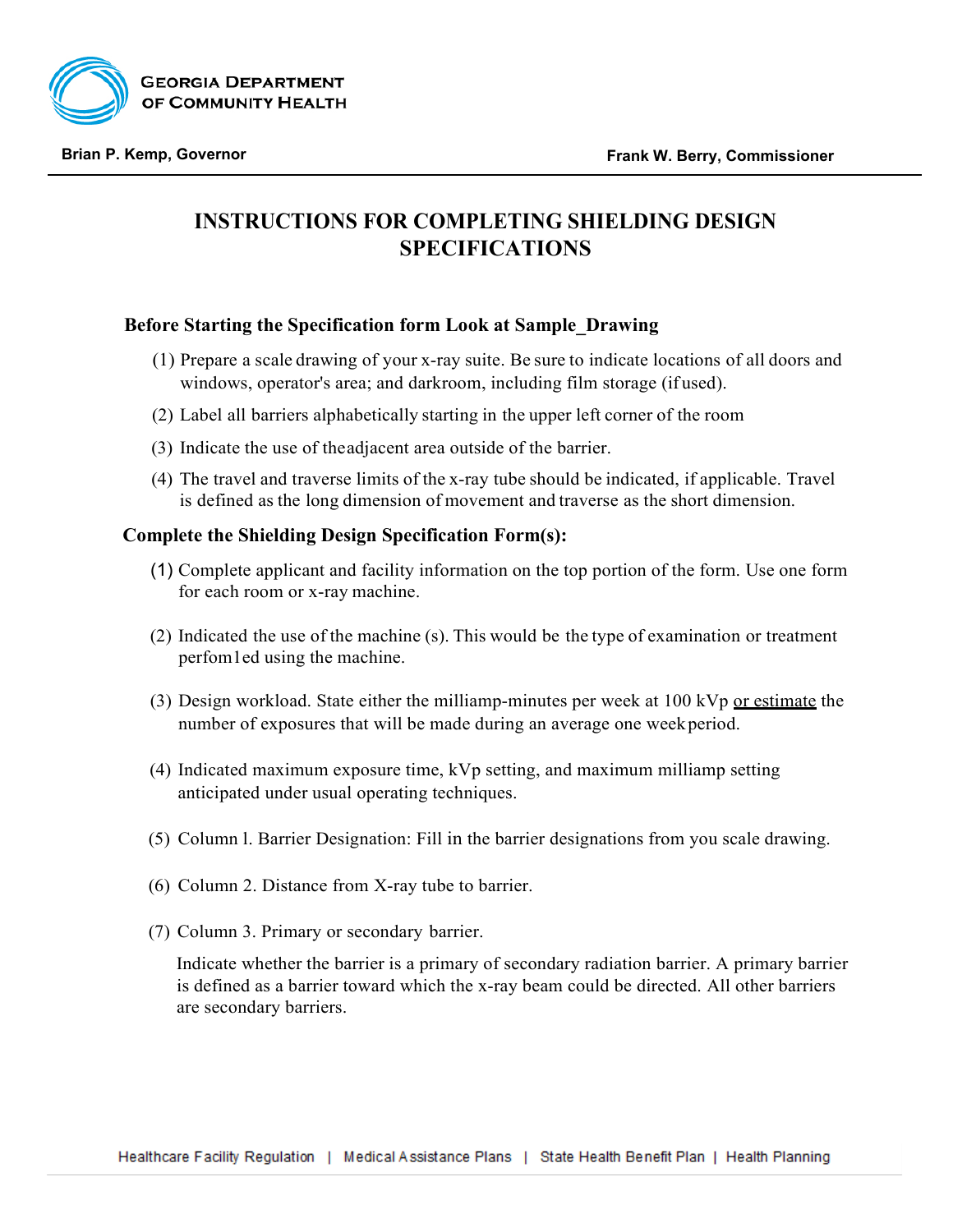

- (8) Column 4. Identify use of adjacent area outside this barrier.
- (9) Column 5. Controlled or Non-controlledArea.

TI1e areas outside the x-ray room are ether controlled access areas or non-controlled access areas. Acontrolled area inwhich the exposure of persons toradiation is underthe supervision of the radiation protection supervisor or licensed practitioner. This implies that the controlled area is one that requires control of access, occupancy and working conditions for radiatio11 protection purposes. Any space not meeting this definition of a controlled area is a non-controlledarea.

(I 0) Column 6. Construction material and thickness.

In order for the Department staff to evaluate your shielding design, the construction materials and thicknesses ofthesematerials at each barrier must be known. Be sure to include windows and doors.

As an example • for wall AB in our sample x-ray room there are two sheets of dry wall, each 1/2 to 5/8 inches thick. (Do not include studs and spaces between)

In another example, the floor area which is located over a storage room is 2.5 inches of 147 pound concrete.

The addition of lead or other materials to reduce radiation exposure below regulatory requirements is to be indicated here. The amount of lead or lead equivalent material required can be calculated using NCRP 147 or contacting a qualified individual.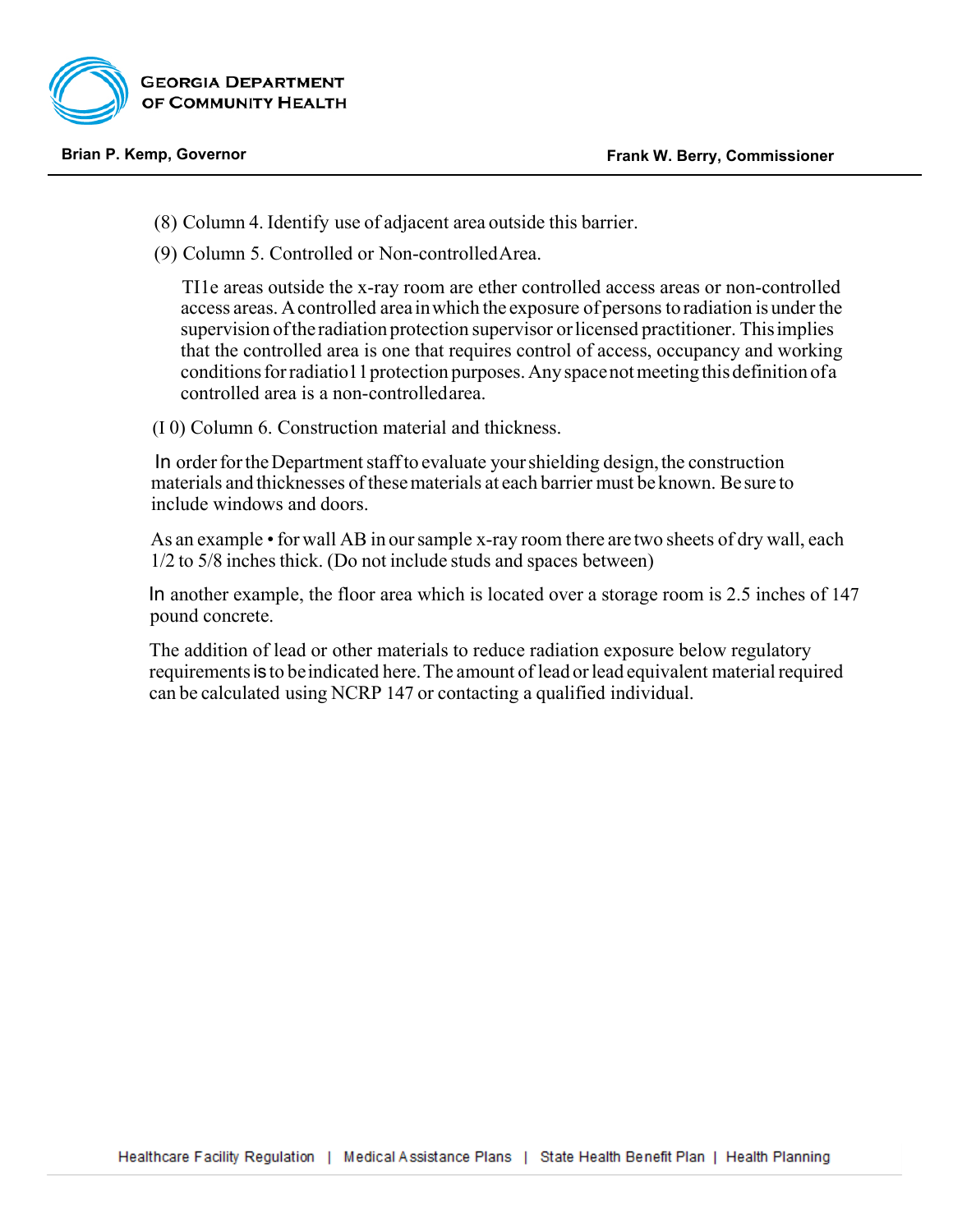

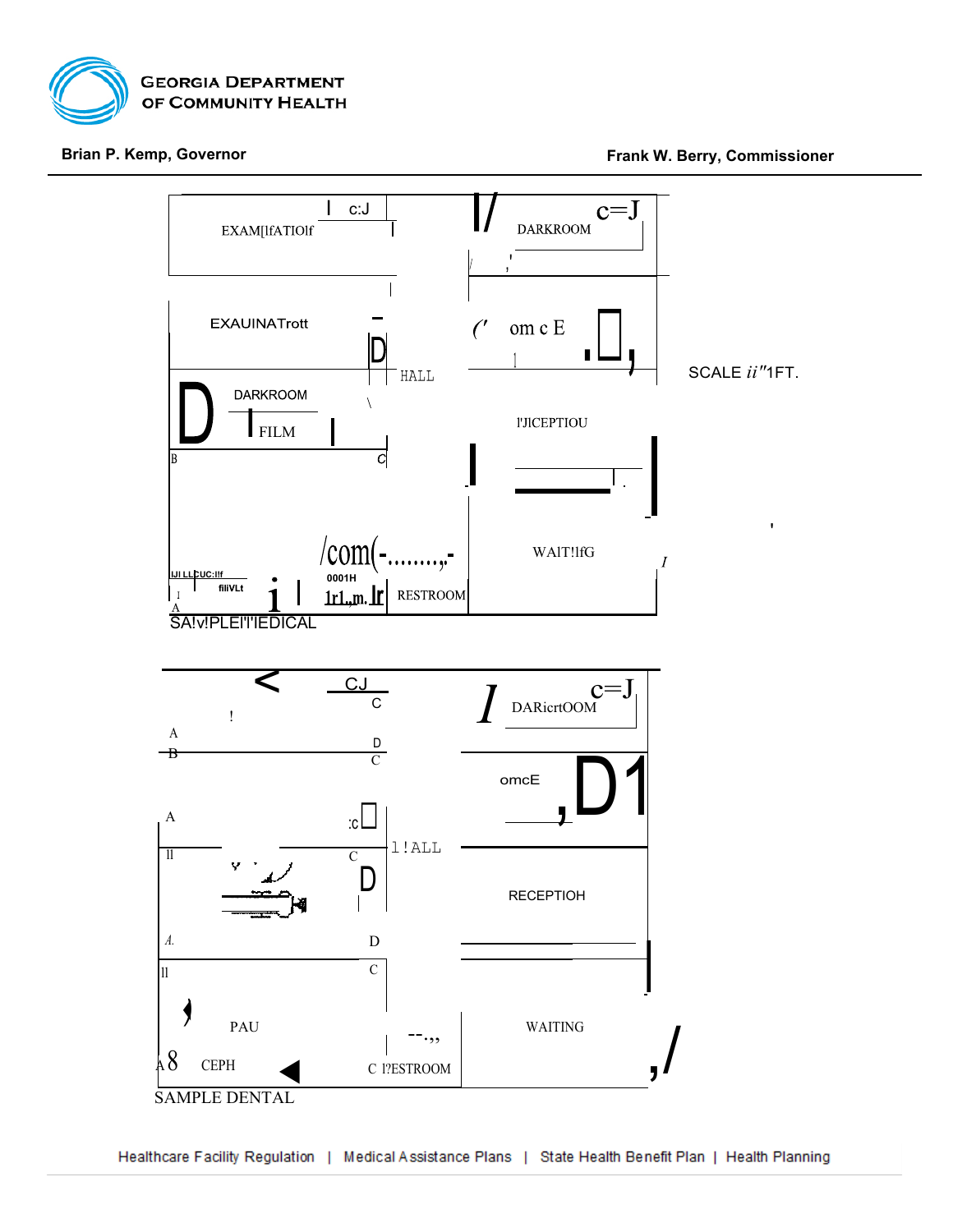

# **NEW APPLICATION AND INITIAL LICENSE** FE **PAYMENT COUPON**

| Select the type of<br>facility for which you<br>are applying. The<br>dollar amount after<br>the comma is the<br>initial license fee.<br>Both the initial<br>license fee and the<br>\$300 application fee<br>must be submitted<br>at the same time. | X-ray Facilities, \$300 (one \$300 initial activity fee covers all x-ray machines in use at the same business address) |
|----------------------------------------------------------------------------------------------------------------------------------------------------------------------------------------------------------------------------------------------------|------------------------------------------------------------------------------------------------------------------------|
| <b>Enter Contact</b><br>Information                                                                                                                                                                                                                | First Name:<br>Last Name:<br>$\mathbf 1$ Email:<br>Phone Number: I                                                     |
| Enter facility name                                                                                                                                                                                                                                |                                                                                                                        |
| Enter your physical<br>facility address                                                                                                                                                                                                            | Address 1:<br>Address 2:<br>$\left\lceil \cdot \right\rceil$<br>State: IGA<br>City: I<br>Zip:I                         |
| Total fee owed<br>(application fee plus<br>initial license fee)                                                                                                                                                                                    | $= $300$ Total Fee Due<br>$+$ \$ 300<br>Application Fee \$ 0                                                           |
| Please enter the<br>amount of the<br>enclosed check.                                                                                                                                                                                               |                                                                                                                        |

- 1. Complete and print this license payment coupon.
- 2. Write your check for the total fee due and make it payable to:

Healthcare Facility Regulation Division

3. Mail your check and this license payment coupon to:

Healthcare Facility Regulation Division P.O. Box 741328, Atlanta, GA30374-1328

DO NOT MAIL DETAILED PROVIDER APPLICATIONS OR OTHER CORRESPONDENCE TO THE ABOVE P.O. BOX!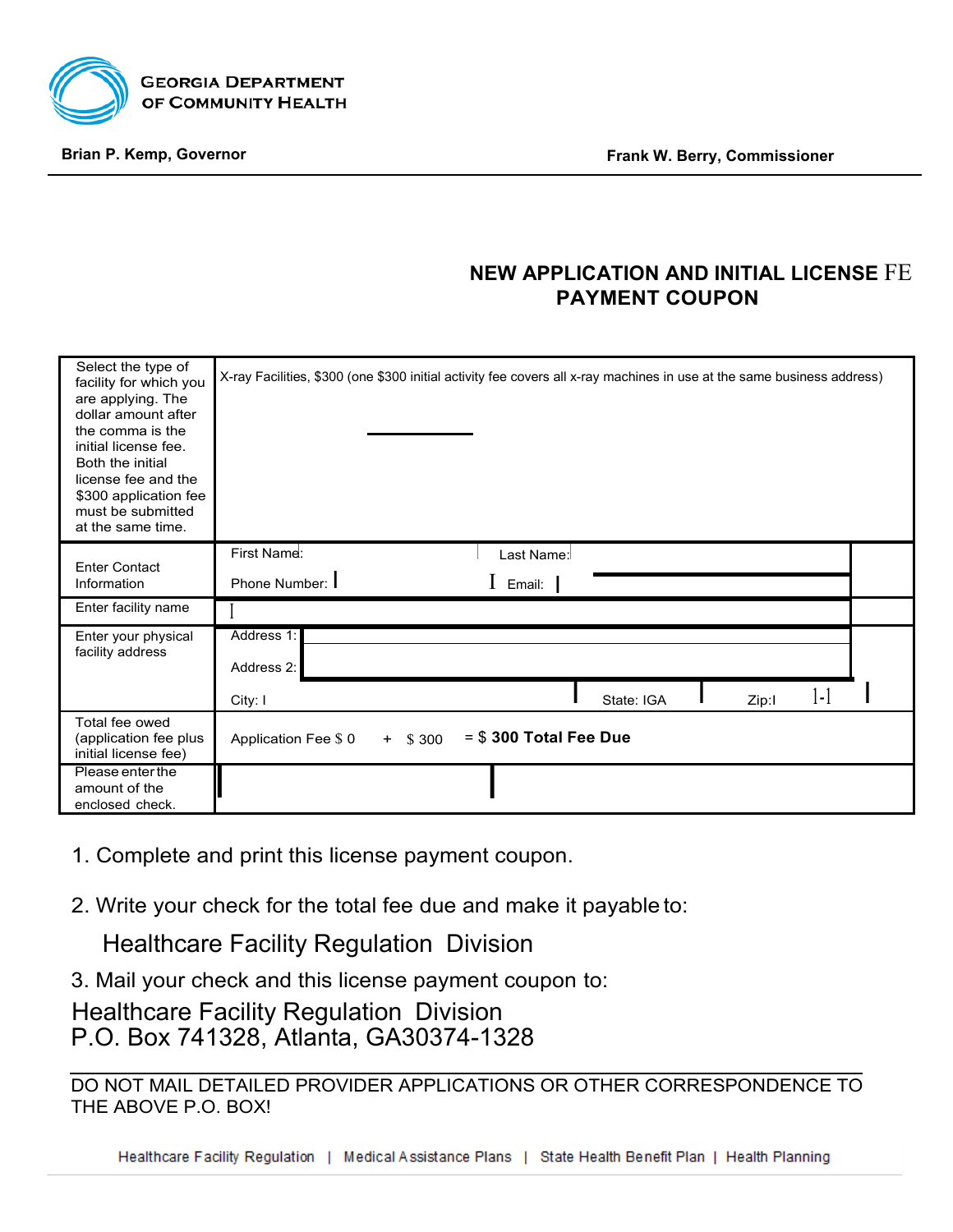

Your detailed application form and other correspondence should be sent to the address referenced in your application packet.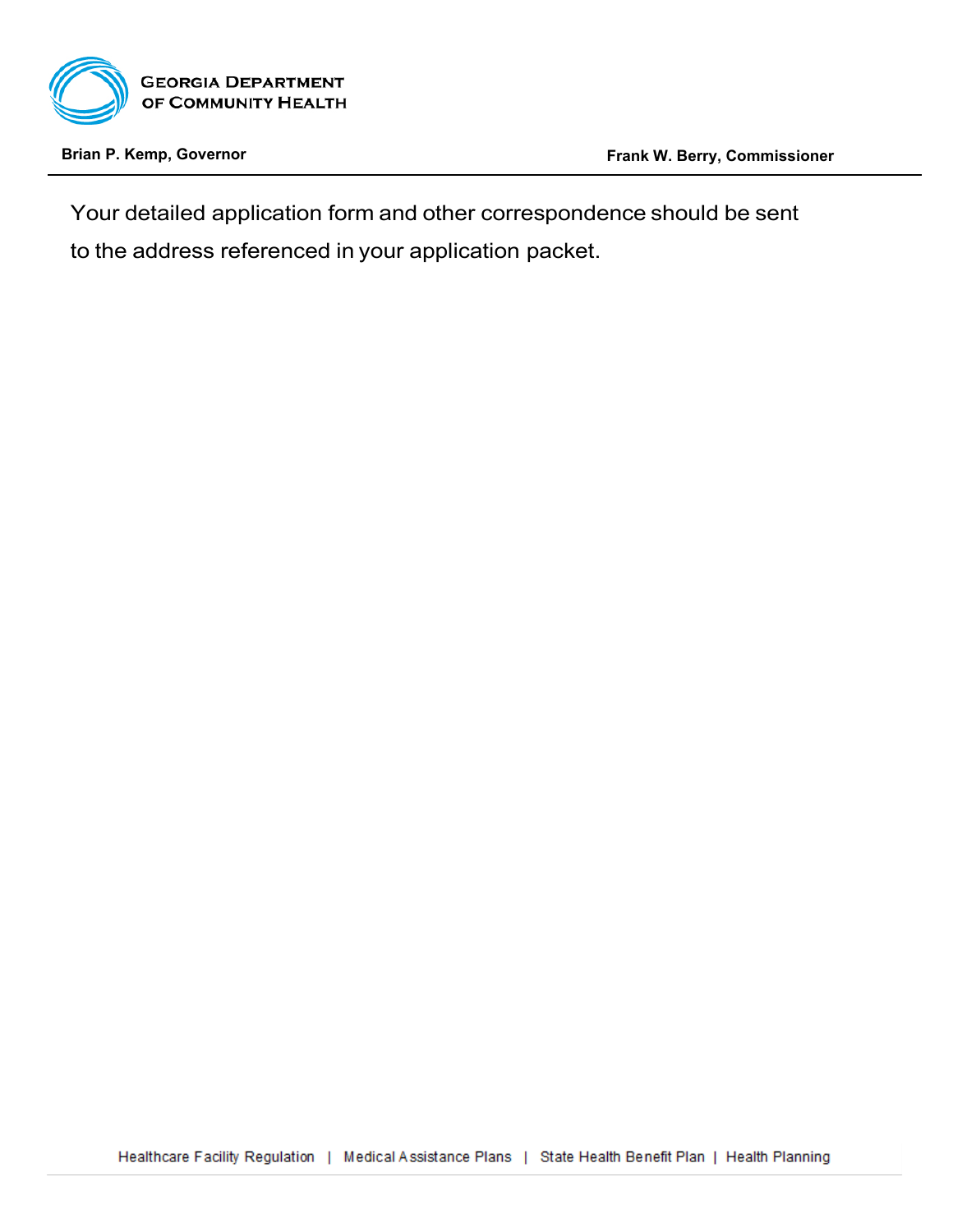

# **MAILING INFORMATION**

# **State X-Ray Application forms should be mailed to the following address:**

Department Of Community Health Healthcare Facility Regulation Division Diagnostic Services Unit/X-ray Unit 2 Peachtree Street, N.W. Suite 31-447 Atlanta, GA 30303-3142

## **Registration fee for \$300 and form needs to be submitted separately to the following address:**

Healthcare Facility Regulation Division\*

P.O. Box 741328,

Atlanta, GA 30374-1328

\*This address is for a Bank Lock Box. Do not submit your application forms here.

Please make copies of all documents for your records as required by the Regulations.

If you are have questions please contact the Department at 404-657-5400.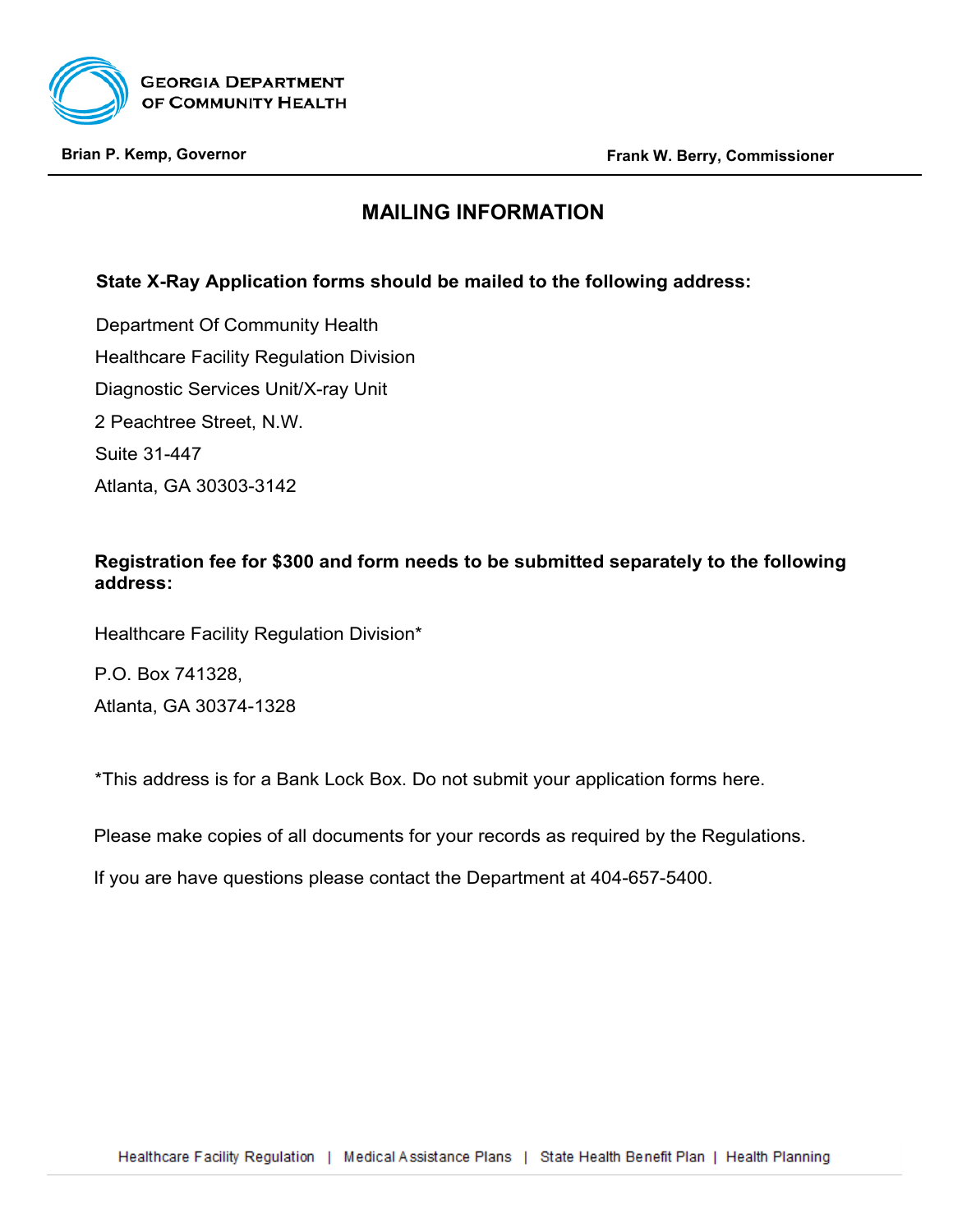## LIST OF QUALIFIED INDIVIDUALS AND HEALTH PHYSICISTS

This is an incomplete list. The Healthcare Facility Regulation Division does not recommend or support any individual, company or organization. When you choose a qualified expert, you should ask if they have a letter of approval from the State of Georgia.

Access Diagnostic Physics Ed Rocker, President Po Box 4680 Alpharetta, GA 30023 770 842-7016 ed@accessphysics.com

Alliance Medical Physics Thomas G. Ruckdeschel. President 2500 Abbey Court Alpharetta, GA 30004 770 751-9707 truckdeschel@alimedphys.com

Griffiths, Diane MS, CNMT, ARRT (N) 1095 Dalesford Drive Alpharetta, GA 30004 770 355-7709 dianerps@comcast.net

Imaging Physics Jeffrey Tays, DABR 227 Sandy Springs Place, Suite D-300 Sandy Springs, GA 30328 404 434-2322 info@imagingphysics.com

Interstate Health Physics Consulting Bruce Gossett, Medical Physicist 112 Deerchase Lane Lexington, SC 29072 1 803 356-4245 1 803 449-4067 1 803 917-1707 bgossett1@sc.rr.com

Landauer 2 Science Road Glenwood, IL 60425 1. 877-476-8433 1 800 835-3615 www.landauer.com

Medical X-ray Imaging Bill Ramsay 4875 Fowler Drive Cumming, GA 30041 404 569-8669 billramsey@mxixray.com Millsap's Radiation Inspection Services LLC Chris Millsaps 3108 Clove Hill Ridge Road Maryville, Tennessee 1 865 696-2691 chrismilsaps@yahoo.com

Phoenix Technology Rose McTee 1194 Buckhead Crossing # D, Woodstock, GA 30189 770 645-1440 www.ptcphysics.com

Physics Imaging Daniel Stanton, Certified Radiological Physicist P.O. Box 660462 Birmingham, AL 35266 1 205 979-3070 staton@physica-imaging.com

Southeast Physics Associates Susan Rosa 3010 Gadsden Street Alpharetta, GA 30022 404 915-9679 www.SPAphysics.com

Spectrum Physics Mary Waldron, MS 2758 Terrell Trace Drive Marietta, GA 30067 678 773 -2813 gt8485@hotmail.com

West Physics Zubair Abbasi, M.S., DABR 770 435-9186 1 866 275-9378 www.westphysics.com

X-ray Compliance Solutions Owen, Robert, Medical Physicist 1 803 449-4067 1 803 917-2907 owenrw58@yahoo.com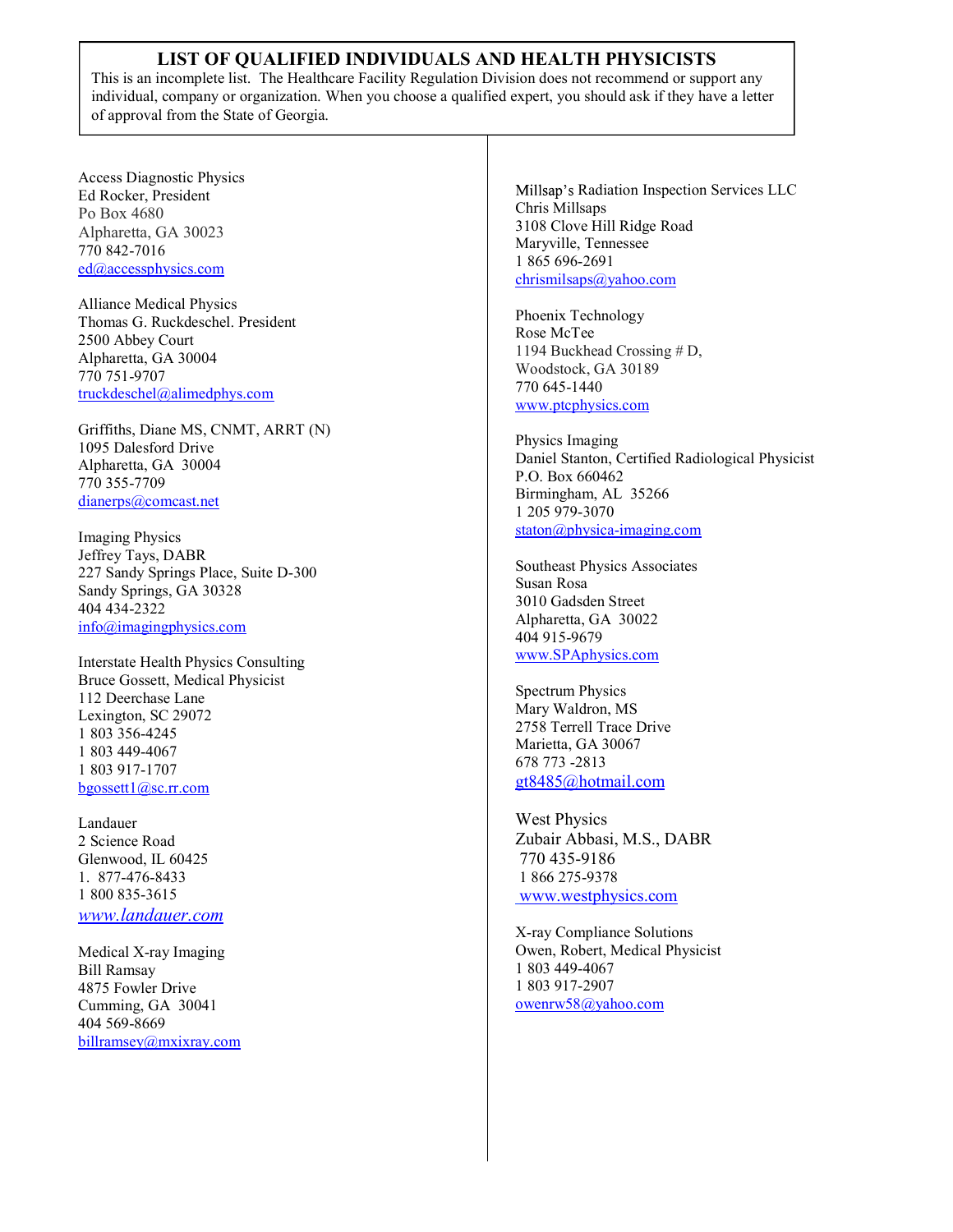

|                     | CONTACT PERSON: $\underline{\hspace{2cm}}$ PHONE: |                               |                                |                           |              |
|---------------------|---------------------------------------------------|-------------------------------|--------------------------------|---------------------------|--------------|
|                     |                                                   |                               |                                |                           |              |
|                     | ADDRESS OF FACILITY<br>(Street)                   |                               |                                |                           |              |
|                     |                                                   |                               |                                |                           |              |
| $\overline{(City)}$ |                                                   | (State)                       | (Zip Code)                     |                           | (County)     |
|                     | <b>Type of Facility (Check)</b>                   |                               |                                |                           |              |
|                     | $\mathbb{L}$ $\mathbb{L}$<br>Arts                 |                               | 4. Healing Arts                | 7.                        | School       |
|                     | 2. Commercial<br>3. Construction                  | 6.                            | 5. Industrial<br>Institutional | 8.                        | <b>Other</b> |
|                     | Type of Use (Check)                               |                               |                                |                           |              |
|                     |                                                   |                               |                                |                           |              |
|                     | Alignment<br>А.<br>Communication                  | Е.                            | Experimental<br>Forensic       | I. Readers<br>J. Research |              |
|                     | В.<br>Copying                                     | $\sim$ $\sim$<br>F.           | Instructional                  | K. Other                  |              |
|                     | Demonstration<br>C <sub>1</sub>                   | G.                            | Healing Arts                   |                           |              |
|                     |                                                   |                               |                                |                           |              |
|                     | D.                                                | Н.                            |                                |                           |              |
|                     |                                                   |                               |                                |                           |              |
|                     | <b>System Information</b>                         | <b>Laser or Laser Product</b> |                                |                           |              |
|                     |                                                   |                               |                                |                           |              |
| Brand,              |                                                   |                               | Model,                         |                           |              |
|                     |                                                   |                               | Certification Class            |                           |              |
|                     | Pulsed, Pulsed,                                   |                               | or $C.W$ .                     |                           |              |
|                     |                                                   |                               | or Non Scanning                |                           |              |
|                     |                                                   |                               |                                |                           |              |
|                     |                                                   |                               |                                |                           |              |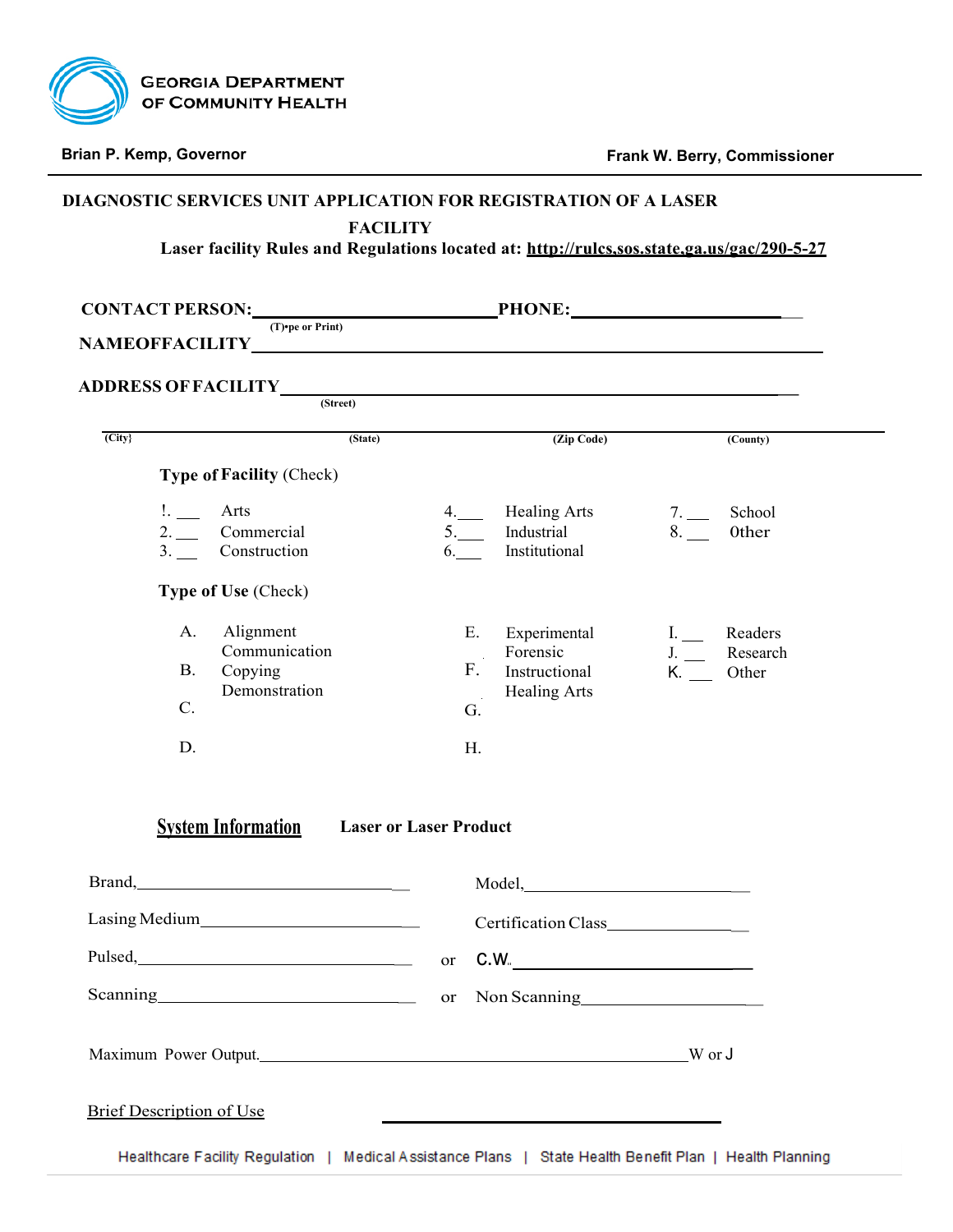

**Authorizations Signnture / Title**

**(Prinl orType)**

**DAT!!**

Equal Opportunity Employer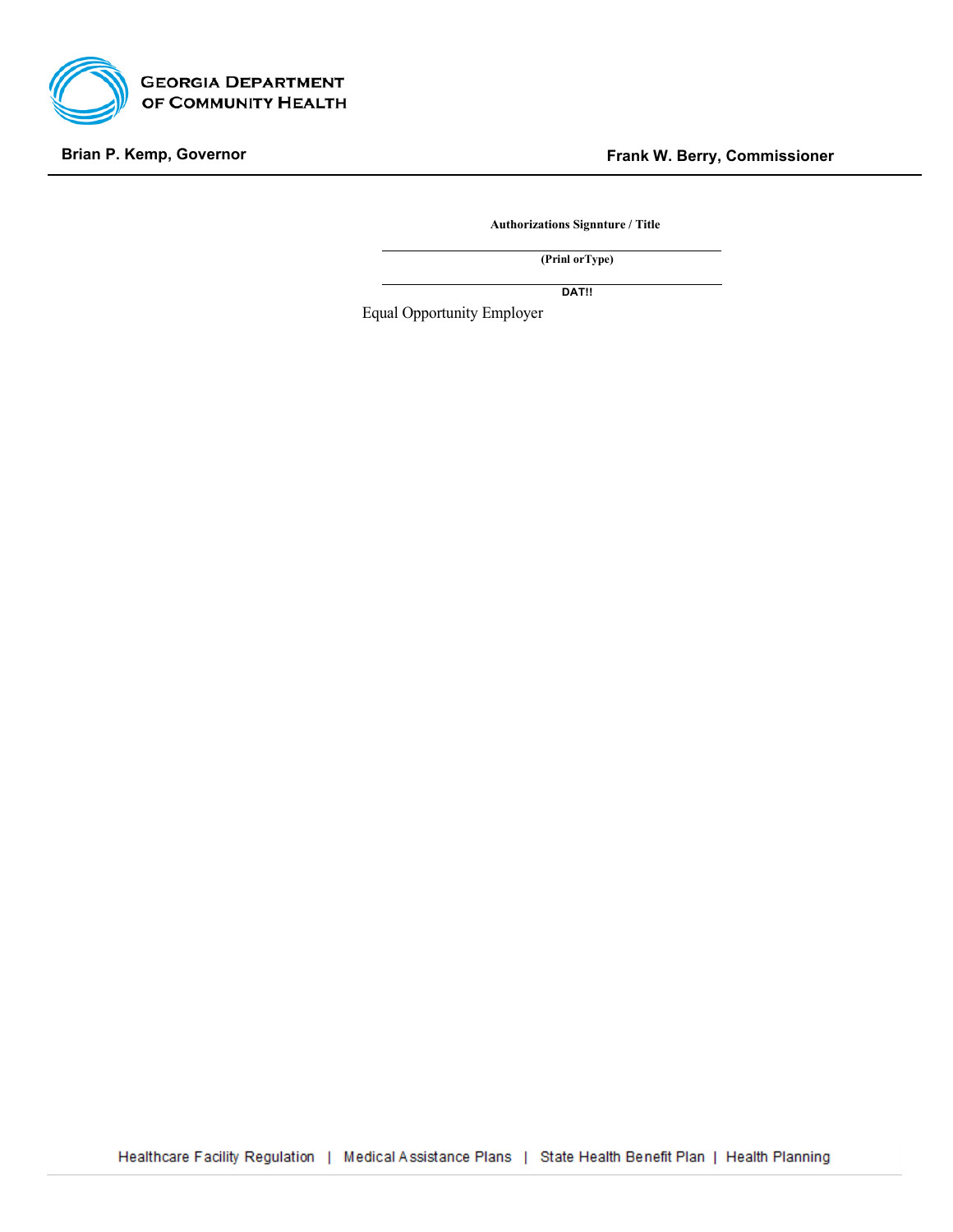

# **Change of X-Ray Notification**

**X-ray facilities in Georgia are required to notify the Department of Community Health of changes in x-ray registration information**

| A)       | <b>Current or previous business location</b><br>*DBAname _________________                   |                                                |
|----------|----------------------------------------------------------------------------------------------|------------------------------------------------|
|          |                                                                                              |                                                |
|          | *County/city/zip code info____________<br>*Contact $name_{---------------------$             |                                                |
|          | *Contact Phone number ______________<br>*Email address _ _____________________               |                                                |
| $\bf{B}$ | New business location and date of relocation. (If different)<br>*DBAname ___________________ |                                                |
|          |                                                                                              |                                                |
|          |                                                                                              |                                                |
|          | C) Changes? (Choose all that apply)                                                          |                                                |
|          | *Date of change_____________                                                                 |                                                |
|          |                                                                                              |                                                |
|          |                                                                                              |                                                |
|          |                                                                                              |                                                |
|          | ∗                                                                                            | New or used X-Ray Equipment to be installed    |
|          | ∗                                                                                            | Type, make and model                           |
|          | ∗                                                                                            | Where is equipment being disposed or moved to? |
|          |                                                                                              |                                                |
|          |                                                                                              |                                                |

### **D) Date, name and contact information for person submitting update**

## **F) Please mail completed form to:**

State of Georgia, Department of Community Health Healthcare Facility Regulation Division/Diagnostic Services Unit 2 Peachtree St; Suite 31.296 Atlanta, Ga 30303